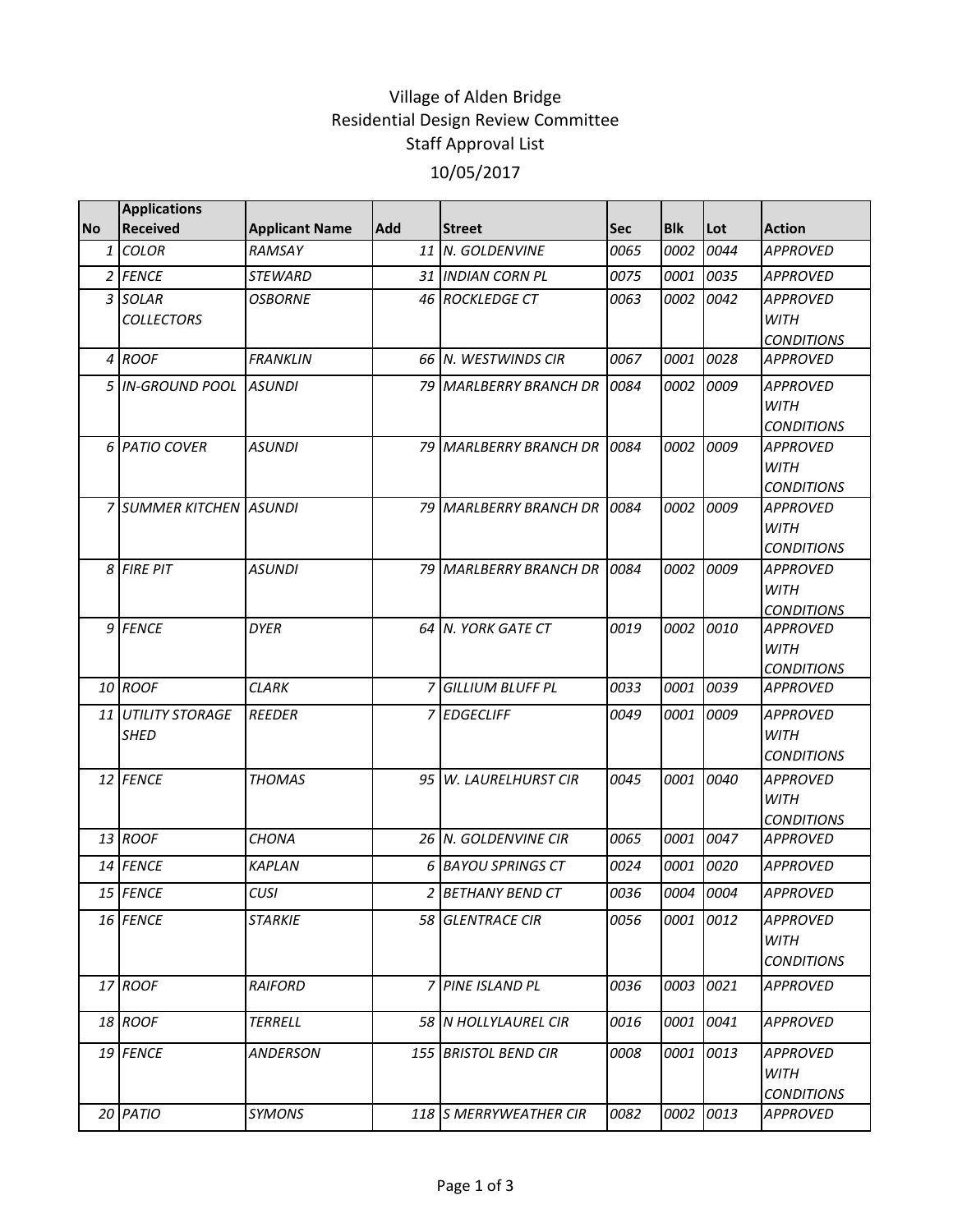## Village of Alden Bridge Residential Design Review Committee Staff Approval List 10/05/2017

|           | <b>Applications</b>            |                       |            |                              |             |             |      |                                                     |
|-----------|--------------------------------|-----------------------|------------|------------------------------|-------------|-------------|------|-----------------------------------------------------|
| <b>No</b> | <b>Received</b>                | <b>Applicant Name</b> | <b>Add</b> | <b>Street</b>                | <b>Sec</b>  | <b>Blk</b>  | Lot  | <b>Action</b>                                       |
|           | 21 POWER<br><b>GENERATOR</b>   | CHRUSZCZAK            | 67         | <b>W HONEY GROVE PL</b>      | 0031        | 0001        | 0030 | <b>APPROVED</b><br><b>WITH</b><br><b>CONDITIONS</b> |
|           | 22 WINDOWS                     | <b>TIPPIE</b>         | 6          | <b>VERDANT VALLEY PL</b>     | 0023        | 0001        | 0023 | <b>APPROVED</b>                                     |
|           | 23 FENCE                       | LAMBERT               |            | 3 MOSS BLUFF CT              | 0022        | <i>0001</i> | 0035 | <b>APPROVED</b><br><b>WITH</b><br><b>CONDITIONS</b> |
|           | 24 FENCE                       | LOVE                  |            | 15 BECKETT PL                | 0028        | 0005        | 0028 | <b>APPROVED</b>                                     |
|           | 25 ROOF                        | SIRDASHNEY            |            | 49 N GREENVINE CIR           | 0037        | 0003        | 0033 | <b>APPROVED</b>                                     |
|           | 26 FENCE                       | <b>THOMPSON</b>       |            | 46 LEAFSTALK CT              | 0080        | 0001        | 0029 | <b>APPROVED</b>                                     |
|           | 27 PATIO                       | <b>MARCUCCIO</b>      |            | 39 CAMBORN PL                | 0086        | 0002        | 0044 | <b>APPROVED</b>                                     |
|           | 28 ROOF                        | <b>HUDSON</b>         |            | 33 STOCKBRIDGE LANDING<br>CТ | 0017        | 0002        | 0019 | APPROVED                                            |
|           | 29 TRASH CART<br><b>SCREEN</b> | <b>CHABALA</b>        | 2          | <b>WILLOW POINT PL</b>       | 0033        | 0001        | 0016 | <b>APPROVED</b>                                     |
|           | 30 ROOF                        | <b>BRENZA</b>         |            | 111 IS VERANDA RIDGE DR      | 0069        | 0001        | 0030 | <b>APPROVED</b>                                     |
|           | <b>31 TREE REMOVAL</b>         | <b>LEDERMAN</b>       |            | 3 GRAND BAYOU PL             | 0033        | 0002        | 0034 | <b>APPROVED</b>                                     |
|           | 32 FENCE                       | <b>BHATNAGAR</b>      |            | 58 S BRISTOL OAK CIR         | 0011        | 0002        | 0050 | <b>APPROVED</b><br><b>WITH</b><br><b>CONDITIONS</b> |
|           | 33 STORAGE SHED                | LEUNG                 |            | 171 N WESTWINDS CIR          | 0067        | 0002        | 0012 | <b>APPROVED</b>                                     |
|           | 34 PERGOLA                     | ALANDER               |            | 35 ALDEN GLEN DR             | 0020        | <i>0001</i> | 0009 | <b>APPROVED</b><br><b>WITH</b><br><b>CONDITIONS</b> |
|           | 35 SUMMER KITCHEN ALANDER      |                       |            | 35 ALDEN GLEN DR             | 0020        | 0001        | 0009 | <b>APPROVED</b><br><b>WITH</b><br><b>CONDITIONS</b> |
|           | 36 PAVERS                      | <b>ALANDER</b>        |            | 35 ALDEN GLEN DR             | 0020        | 0001        | 0009 | <b>APPROVED</b>                                     |
|           | 37 POWER<br><b>GENERATOR</b>   | <b>ZWILLING</b>       |            | 98 LOG TRAM CT               | 0040        | 0002 0003   |      | <b>APPROVED</b><br><b>WITH</b><br><b>CONDITIONS</b> |
|           | 38 FENCE                       | SCOTT                 |            | 62 GLENTRACE CIR             | 0056        | 0001        | 0011 | APPROVED<br><b>WITH</b><br><b>CONDITIONS</b>        |
|           | 39 COLOR CHANGE                | <b>NELLIS</b>         |            | 3 IVY GARDEN ST              | 0055        | 0003        | 0026 | <b>APPROVED</b>                                     |
|           | 40 ROOF                        | <b>STROUD</b>         |            | 2 LAURELHURST CIR            | 0045        | 0001        | 0055 | <b>APPROVED</b>                                     |
|           | 41 STORAGE SHED                | ISSA                  |            | 70 S CLOVERGATE CIR          | 0054        | 0001        | 0013 | <b>APPROVED</b>                                     |
|           | 42 ROOF                        | <b>FRANKE</b>         |            | 10 WHISPER WIND PL           | <i>0002</i> | 0001        | 0031 | <b>APPROVED</b>                                     |